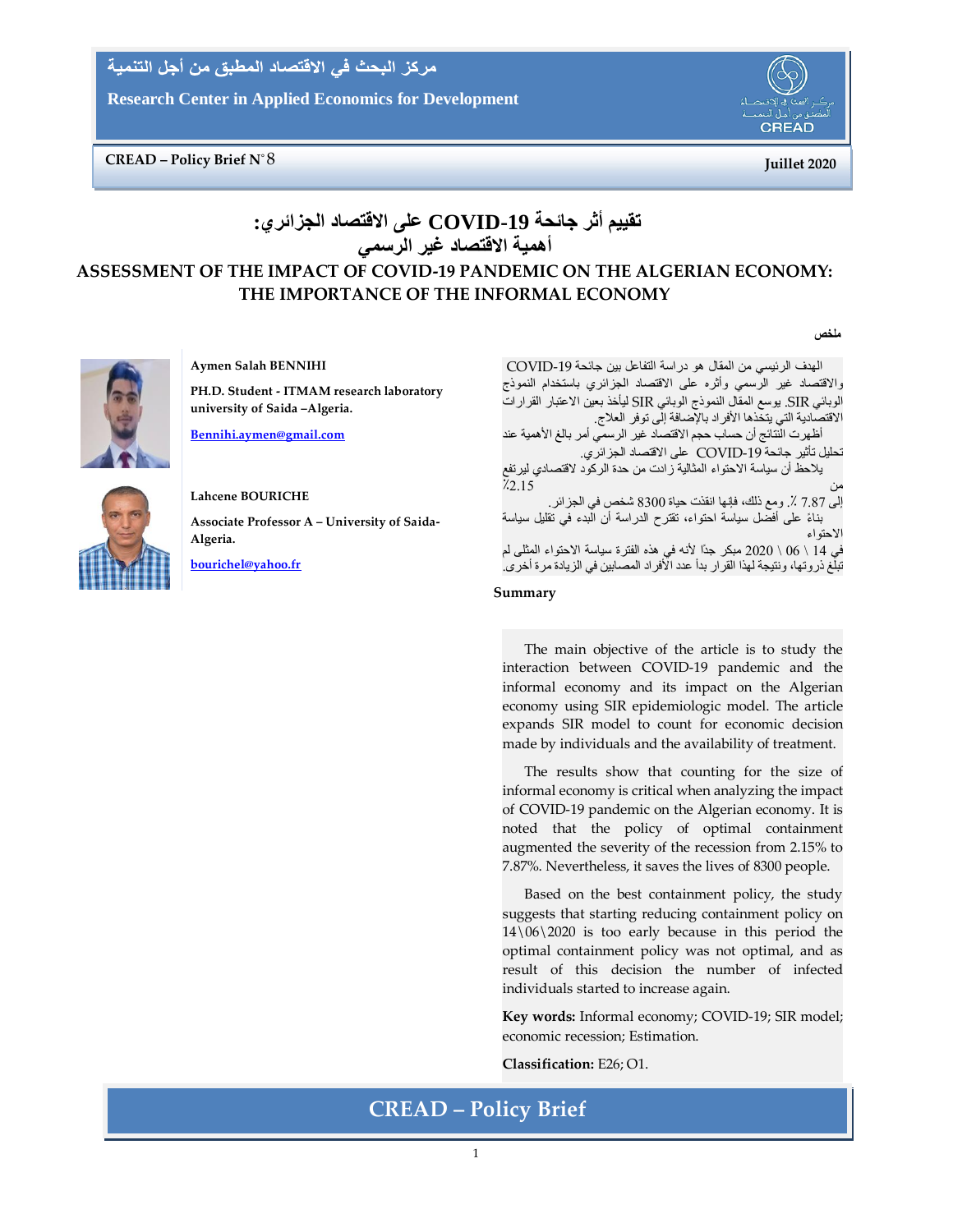# **1. INTRODUCTION**

On 11 March 2020, the World Health Organization declared COVID-19 as a pandemic (Munthali & Xuelian, 2020). This pandemic originated in Wuhan, the capital of China's Hubei province, in December 2019 (Perone, 2020). COVID-19 or Coronavirus is a novel strain of coronavirus from the Severe Acute Respiratory Syndrome (SARS) species (Ozili & Arun, 2020) caused by the SARS-CoV-2 virus, with symptoms of fever, coughing, shortness of breath (McKibbin & Fernando, 2020). As the COVID-19 pandemic started to spread around the world, the government of many countries started to take containment policies to reduce infection and mortality caused by this pandemic. This procedure toke the form of shutting down stores, restaurants, canceling in and out flights, and maintenance of good hygiene... etc. with social distancing as the sole option. However, it's not an option for workers in the informal economy with most activities are face-toface. This raises the question about the interaction between Coronavirus and informal economy.

In literature the latter is often referred to as shadow, hidden informal, irregular, unobserved, unrecorded, subterranean, parallel. These are just a handful of the terms that have been used to describe economic activity (Bennihi & Bouriche, 2019). (De colin & Schneider, 2016) counted 44 adjectives and 10 nouns to describe this phenomenon which, for whatever reason, is not directly measured by any of the usual economic and fiscal indicators. According to (Schneider & Williams, 2013) the informal economy insofar as it contains all market-based production of legal goods/services that are intentionally hidden from public authorities for many reasons such as to avoid payment of income, value added or other taxes and to avoid payment of social security contributions.

This part of the economy is often ignored when it comes to supportive policies particularly in times of crises. Although it contains 2 billion workers (ILO, 2020) worldwide, and the with no alternative source of income stop working is not an option for those working in the informal economy.

This paper shines the light on the interaction between COVID-19 and the informal economy in the case of Algeria. Especially that it has an important size of informal sector (Adair & Bellache, 2008; Adair P. 2014; Adair & Souag, 2018; Schneider & Buehn, 2018) and aims to answer the following question.

Does the interaction between COVID-19 and the informal economy worsen the economic situation in Algeria?

To answer this question, the paper adopts a modified SIR model that counts for economic decision and the availability of treatment for coronavirus and unlike the previous studies, this article takes in consideration the size of informal economy.

## **2. METHODOLOGY**

To investigate the equilibrium interaction between economic decisions, and the spread of the COVID-19 pandemic in Algeria. SIR Epidemiologic models suggested by (Kermack & McKendrick, 1927) is used. Following the literature, the SIR model is modified assuming the availability of treatment and that buying consumption goods/services along with working brings people in contact. Thus increasing the likelihood that the infection spreads.

These economic activities can't be done only in the formal economy, but also in the informal economy. Which can add more contact that is not considered in the studies that only focused on the formal economy and the resulting contact, the paper argues that these overlooked activities can attribute to the spread of COVID-19.

For this purpose, the theoretical economy before the outbreak of infection is presented. After that, the basic SIR model is introduced along with the modified two SIR models named SIR-formal models which counts for the economic decisions made only in the formal sector, and SIR-all model which computes for economic decisions made by individuals in both formal and informal economy. After that, the paper discusses the optimal containment policy and the implication of it on the economy.

The model parameters are chosen based on the COVID-19 situation in Algeria, official national statistics data and the work of (Eichenbaum, Rebelo, & Trabandt, 2020).

The initial population is normalized to one. The initial infection parameter is set to 0.023 per million given a population of 43 million. The average mortality rate is set to 2,5%. However, we provide a robustness check with a mortality rate of 5% and 7%.

For the calibration of the infection parameters, the paper fallows (Ferguson, et al., 2006) the paper assumes that these values are the same in the two sectors. Time spent on general community activities related to consumption activities is 48%. Based on the later it is calculated that transmissions related to consumption is 16%. The transmissions related to work is10.51%. Turning to the transmission percentage while working in the informal is equal to 17.25%.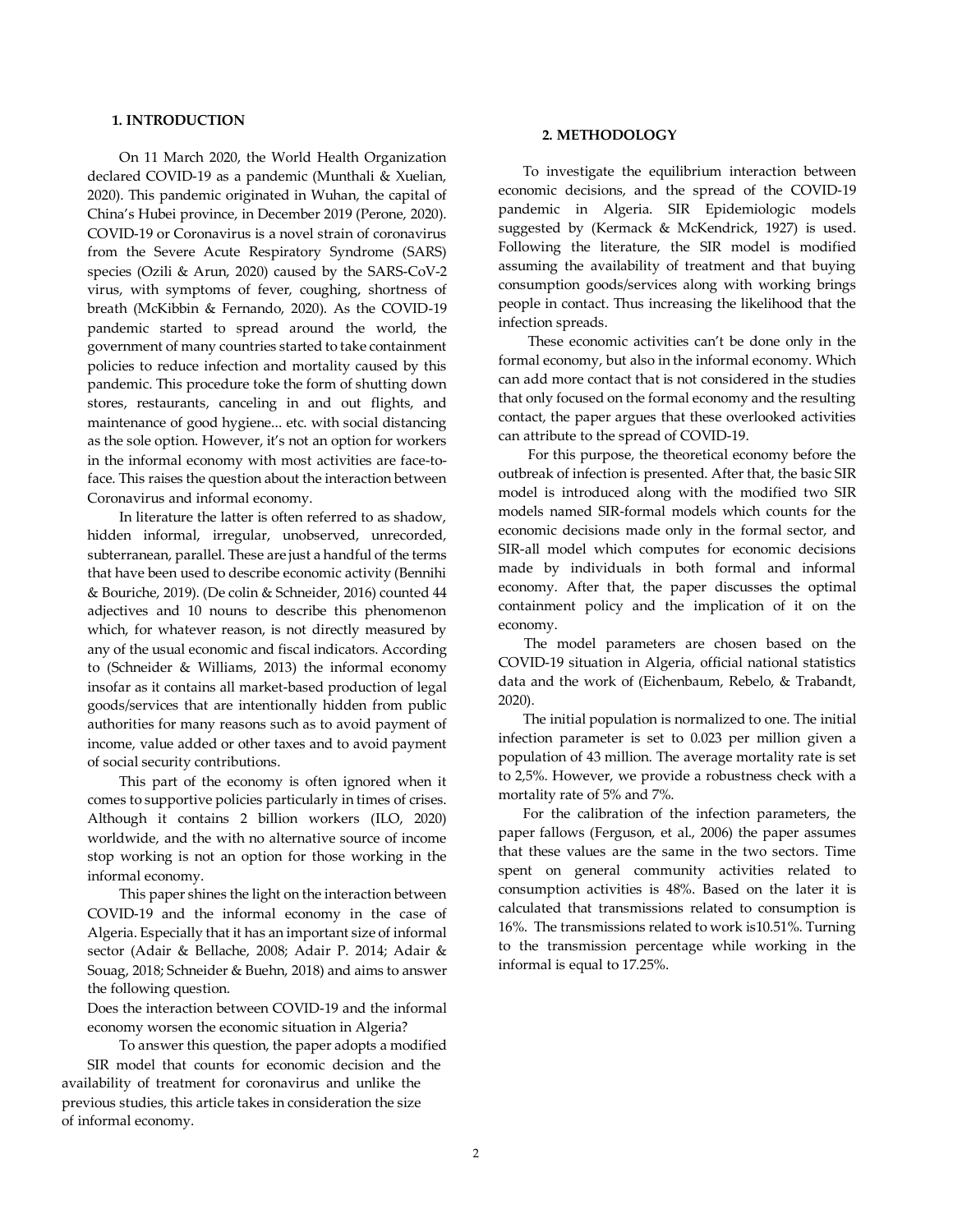#### **3. RESULTS**

Empirical results for the three SIR models implied to study the impact of informal economy on COVID-19 dynamics are presented. At first, results of the basic SIR model is provided in addition to the modified SIR-formal model and the SIR-all model which is the general model that counts for both formal and informal economic decisions. Second robustness check is done by using different parameters values. Third, the results of optimal confinement policy associated with SIR-all model is provided.

## **basic SIR model**

the infection is more severe in the basic SIR model than in the SIR-formal model. However, the economic impact is less severe in basic SIR model.

#### **SIR-formal model**

Unlick the basic SIR model the modified SIR-formal model catches the impact of individual's economic decision on the dynamics of the pandemic.

#### **SIR-all**

When the SIR model takes in consideration the size of the informal economy. The share of the initial population that is infected peaks at higher percentage than the previous models.

The optimal containment rate increases from 1.5% at the start of the period to reach maximum of 33% in week 37. This increase reduces the infection rates to reach a maximum of 4.7% after it was 6.85% and reduces the mortality rate of 0.13%; this containment roughly saves the life of 8300 persons. However, a much severe recession is associated with containment policy.



model and modified model named SIR-formal; This decision shrinks the severity of the pandemic in terms of infected individuals and death numbers. This is a direct result of susceptible individuals lowering the likelihood of getting infected; These same decisions sever the size of recession caused by the pandemic measured by the fall in aggregate consumption and aggregate hours worked. This decrease reflects two major factors:

This paper provides a comparison between basic SIR

**4. DISCUSSION**

 the COVID-19 virus causes infected individuals to be less productive at work. The associated negative income effect pulls down the consumption of infected people;

• the death toll caused by the pandemic permanently reduces the size of the workforce.

Furthermore, to demonstrate the interaction of informal economy and COVID-19 pandemic. SIR-all model is constructed. It combines economic decision and actions made by individuals in both formal and informal economy. In comparison between SIR-formal and SIR-all empirical results showed less infection peak in SIR-all. This can be explained by the individuals to cut back their interaction in informal economy to reduce the probability of getting infected. However, the degree of recession in the SIR-all is more severe.

This results highlights the importance of counting for the size of informal economy when analyzing the interaction of COVID-19 pandemic and economy. This raises the importance of paying intention to the size of informal economy. Especially workers in the informal economy are more vulnerable to this shock because they don't have an alternative source of income this point was highlighted (ILO, 2020b).

The previous results are validated by choosing different parameters values validate this result, a higher mortality rates push individuals to lower their consumption and working hours. More cut back by individuals more severe economic rescission. The same outcomes are associated with productivity rates and longrun mortality rates.

The intensity of containment is strongly correlated with the behavior of infected individuals (Correia, Luck, & Verner, 2020) Hence, the rise of the infected individuals stimulate government to tighten up the rules of containment. However, the intensify containment measures make consumption much costly, so individuals lower their consumption and work. Causing severe recession (Eichenbaum, Rebelo, & Trabandt, 2020).